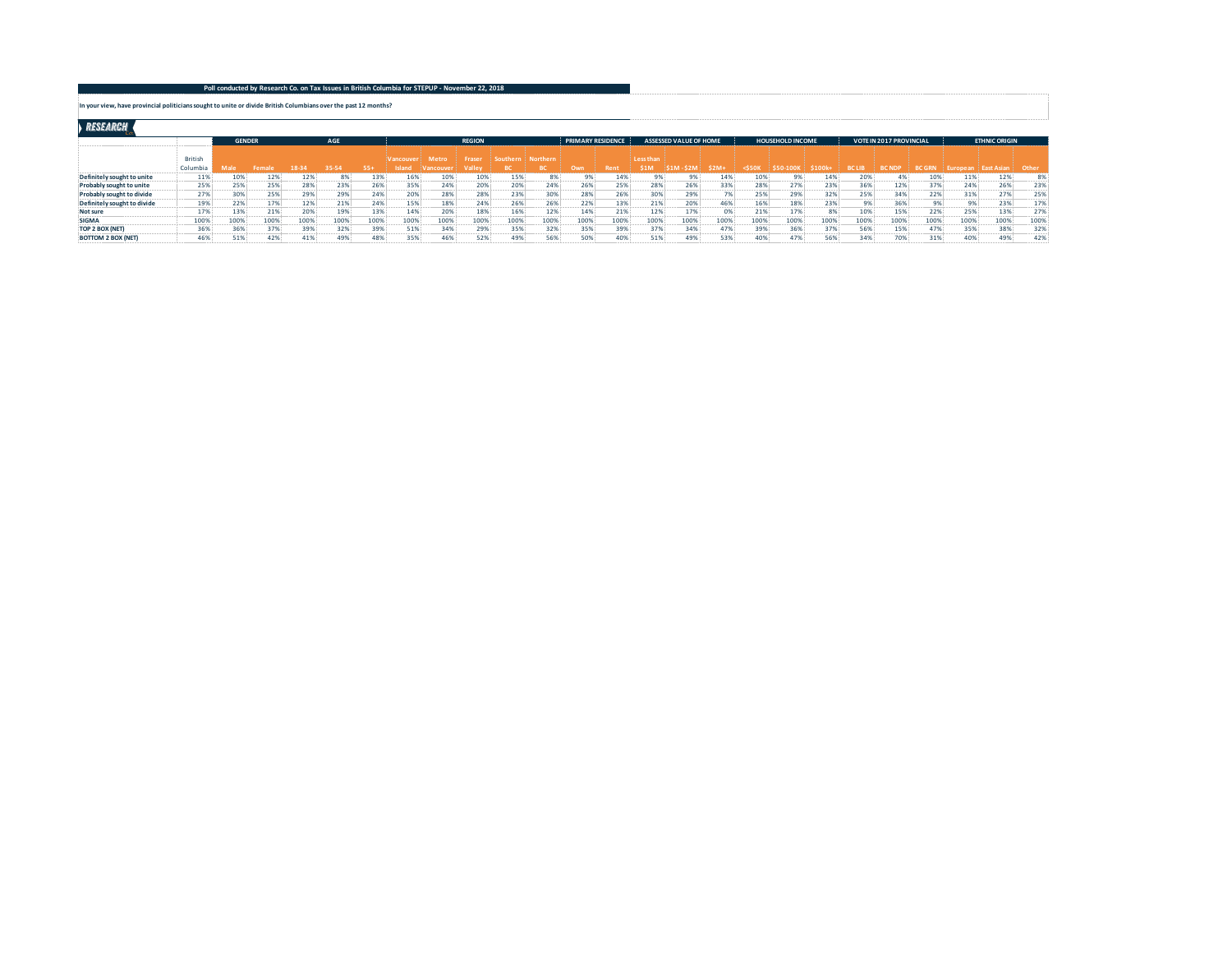## **Poll conducted by Research Co. on Tax Issues in British Columbia for STEPUP - November 22, 2018**

From what you have seen, read or heard, do you approve or disapprove of the provincial government's decision to introduce an additional school tax of 0.2% on the value of homes between \$3 million and \$4 million, and a tax

RESEARCH

|                           |                |      | AGE<br><b>GENDER</b> |      |      |       |           |                | <b>REGION</b> |          |          | <b>PRIMARY RESIDENCE</b> |      |             | <b>ASSESSED VALUE OF HOME</b> |                   |             | <b>HOUSEHOLD INCOME</b> |       |               | <b>VOTE IN 2017 PROVINCIAL</b> |               |      | <b>ETHNIC ORIGIN</b> |       |
|---------------------------|----------------|------|----------------------|------|------|-------|-----------|----------------|---------------|----------|----------|--------------------------|------|-------------|-------------------------------|-------------------|-------------|-------------------------|-------|---------------|--------------------------------|---------------|------|----------------------|-------|
|                           | <b>British</b> |      |                      |      |      |       | Vancouver | Metro          | Fraser        | Southern | Northern |                          |      | Less than   |                               |                   |             |                         |       |               |                                |               |      |                      |       |
|                           | Columbia       |      |                      |      |      | $55+$ | Island    | <b>Mancoul</b> | Valle         |          |          | Own                      | Rent | <b>\$1M</b> | <b>S2M</b>                    | \$2M <sub>1</sub> | $<$ 550 $<$ |                         | \$100 | <b>BC LIB</b> | <b>BC ND</b>                   | <b>BC GRM</b> |      | st Asia              | Other |
| Strongly approve          | 39%            | 40%  | 37%                  | 38%  | 40%  | 38%   | 43%       | 38%            | 26%           | 29%      | 45%      | 34%                      | 49%  | 39%         | 28%                           | 17%               | 45%         | 40%                     | 39%   | 53%           | 26%                            | 46%           |      | 41%                  | 34%   |
| Moderately approve        | 29%            | 27%  | 30%                  | 33%  | 25%  | 28%   | 26%       | 29%            | 31%           | 31%      | 26%      | 30%                      | 26%  | 31%         | 35%                           | 7%                | 26%         | 28%                     | 29%   | 30%           | 26%                            | 29%           | 31%  | 28%                  | 27%   |
| Strongly disapprove       | 13%            | 15%  | 11%                  |      | 13%  | 17%   | 13%       | 13%            | 21%           | 14%      | 10%      | 16%                      |      | 12%         | 16%                           | 59%               | 9%          | 14%                     | 15%   |               | 22%                            | 8%            |      | 14%                  | 12%   |
| Moderately disapprove     | 12%            | 14%  | $11\%$               | 10%  | 15%  | 13%   | 12%       | 12%            | 13%           | 17%      | 13%      | 14%                      | 10%  | 13%         | 17%                           | 17%               | 11%         | 12%                     | 14%   |               | 21%                            | 7%            | 12%  | 12%                  | 16%   |
| Not sure                  | 70             | 5%   | 10%                  | 11%  | 7%   |       |           | 8%             | 8%            | 9%       |          | 6%                       | 8%   |             | 5%                            |                   | 10%         | 6%                      | 3%    |               |                                | 10%           | 11%  | EQ                   | 11%   |
| <b>SIGMA</b>              | 100%           | 100% | 100%                 | 100% | 100% | 100%  | 100%      | 100%           | 100%          | 100%     | 100%     | 100%                     | 100% | 100%        | 100%                          | 100%              | 100%        | 100%                    | 100%  | 100%          | 100%                           | 100%          | 100% | 100%                 | 100%  |
| TOP 2 BOX (NET)           | 67%            | 67%  | 67%                  | 71%  | 66%  | 66%   | 69%       | 68%            | 58%           | 60%      | 71%      | 64%                      | 75%  | 70%         | 63%                           | 24%               | 70%         | 68%                     | 68%   | 82%           | 52%                            | 75%           | 69%  | 69%                  | 61%   |
| <b>BOTTOM 2 BOX (NET)</b> | 25%            | 28%  | 23%                  | 18%  | 27%  | 29%   | 25%       | 25%            | 34%           | 31%      | 24%      | 30%                      | 17%  | 24%         | 32%                           | 76%               | 20%         | 26%                     | 29%   |               | 42%                            | 15%           | 20%  | 26%                  | 28%   |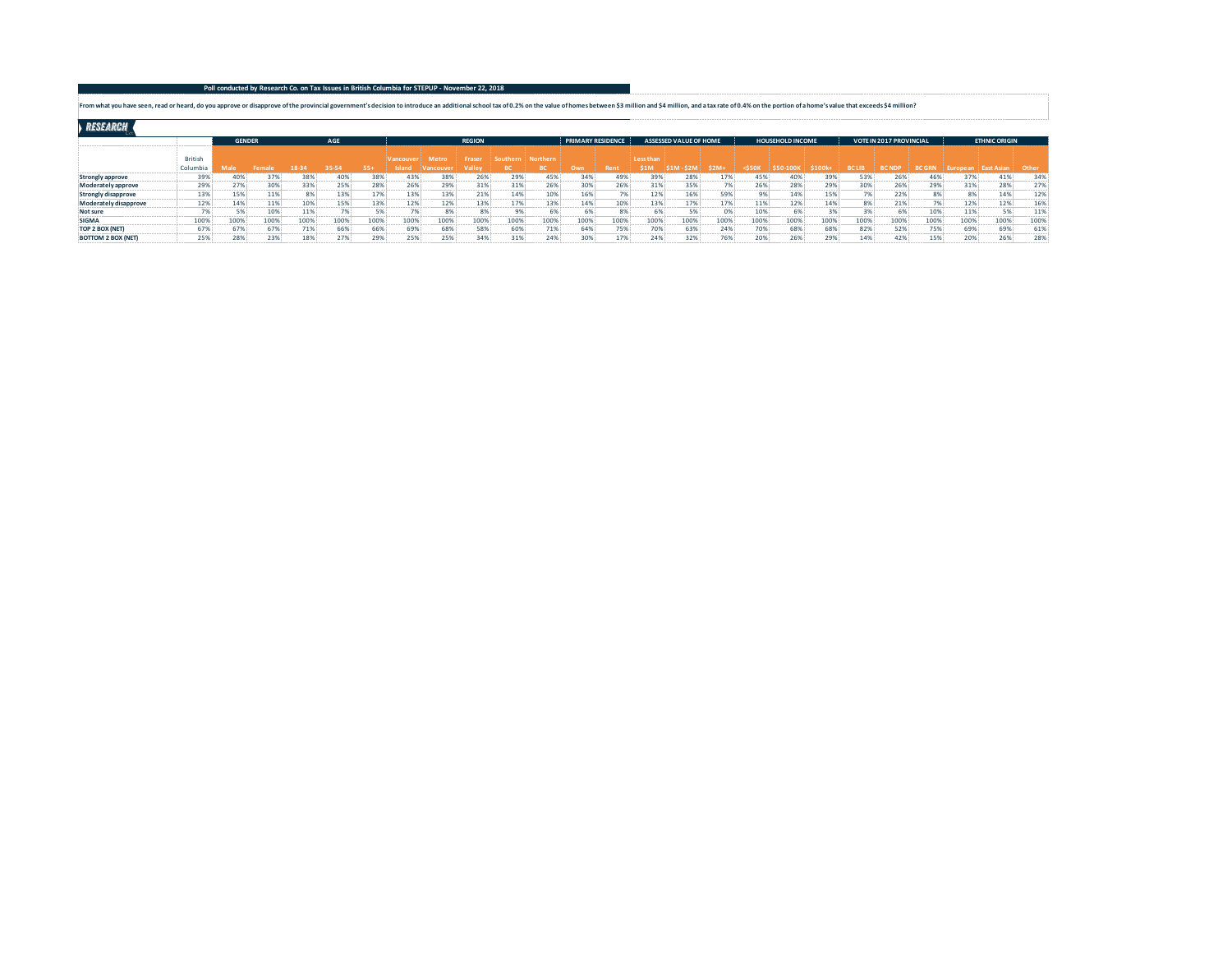## **Poll conducted by Research Co. on Tax Issues in British Columbia for STEPUP - November 22, 2018**

**How confident are you that the revenue generated by this additional school tax will be used to provide education in the province?**

RESEARCH

|                           |                            | <b>GENDER</b> |      |       | AGE   |       |                            |                         | <b>REGION</b>    |          |                 | <b>PRIMARY RESIDENCE</b> |      |                         | <b>ASSESSED VALUE OF HOME</b> |        |          | <b>HOUSEHOLD INCOME</b> |       |               | <b>VOTE IN 2017 PROVINCIAL</b> |               |         | <b>ETHNIC ORIGIN</b> |       |
|---------------------------|----------------------------|---------------|------|-------|-------|-------|----------------------------|-------------------------|------------------|----------|-----------------|--------------------------|------|-------------------------|-------------------------------|--------|----------|-------------------------|-------|---------------|--------------------------------|---------------|---------|----------------------|-------|
|                           | <b>British</b><br>Columbia |               |      | 18-34 | 35-54 | $55+$ | <b>Vancouver</b><br>Island | Metro<br><b>Yancouv</b> | Fraser<br>Valley | Southern | <b>Northern</b> | Own                      | Rent | Less than<br><b>S1M</b> | <b>\$1M-\$2M</b>              | $$2M+$ | $<$ 550K | <b>\$50-100K</b>        | \$100 | <b>BC LIB</b> | <b>BC NDP</b>                  | <b>BC GRN</b> | uropean | ! East Asia          | Other |
| Very confident            |                            |               |      |       | 6%    |       | 12%                        |                         |                  | 3%       |                 |                          | 11%  |                         | 5%                            |        |          |                         |       | 11%           |                                | 10%           |         |                      | 6%    |
| Moderately confident      | 29%                        | 25%           | 33%  | 38%   | 24%   | 27%   | 37%                        | 28%                     | 23%              | 29%      | 27%             | 27%                      | 35%  | 29%                     | 27%                           | 17%    | 33%      | 27%                     | 32%   | 38%           | 20%                            | 34%           | 27%     | 30%                  | 29%   |
| Not too confident         | 33%                        | 35%           | 30%  | 34%   | 33%   | 31%   | 26%                        | 35%                     | 35%              | 27%      | 32%             | 32%                      | 32%  | 33%                     | 33%                           | 17%    | 35%      | 32%                     | 30%   | 30%           | 32%                            | 37%           | 36%     | 31%                  | 37%   |
| Not confident at all      | 24%                        | 29%           | 19%  | 12%   | 27%   | 31%   | 20%                        | 22%                     | 32%              | 32%      | 31%             | 29%                      | 16%  | 25%                     | 30%                           | 66%    | 17%      | 25%                     | 27%   | 13%           | 42%                            | 14%           | 17%     | 26%                  | 21%   |
| Not sure                  |                            | 5%            | 9%   |       | 10%   |       |                            | 8%                      |                  | 9%       |                 |                          | 6%   |                         | 5%                            |        |          | 9% !                    | 20/   |               | 4%                             |               | 17%     | 5%                   | 8%    |
| <b>SIGMA</b>              | 100%                       | 100%          | 100% | 100%  | 100%  | 100%  | 100%                       | 100%                    | 100%             | 100%     | 100%            | 100%                     | 100% | 100%                    | 100%                          | 100%   | 100%     | 100%                    | 100%  | 100%          | 100%                           | 100%          | 100%    | 100%                 | 100%  |
| TOP 2 BOX (NET)           | 36%                        | 31%           | 41%  | 45%   | 30%   | 36%   | 49%                        | 35%                     | 29%              | 32%      | 31%             | 32%                      | 46%  | 34%                     | 32%                           | 17%    | 41%      | 34%                     | 40%   | 49%           | 22%                            | 45%           | 30%     | 38%                  | 35%   |
| <b>BOTTOM 2 BOX (NET)</b> | 57%                        | 64%           | 50%  | 46%   | 60%   |       | 45%                        | 57%                     | 67%              | 59%      | 63%             | 61%                      | 48%  | 58%                     | 63%                           | 83%    | 51%      | 57%                     | 57%   | 43%           | 74%                            | 51%           | 53%     | 57%                  | 58%   |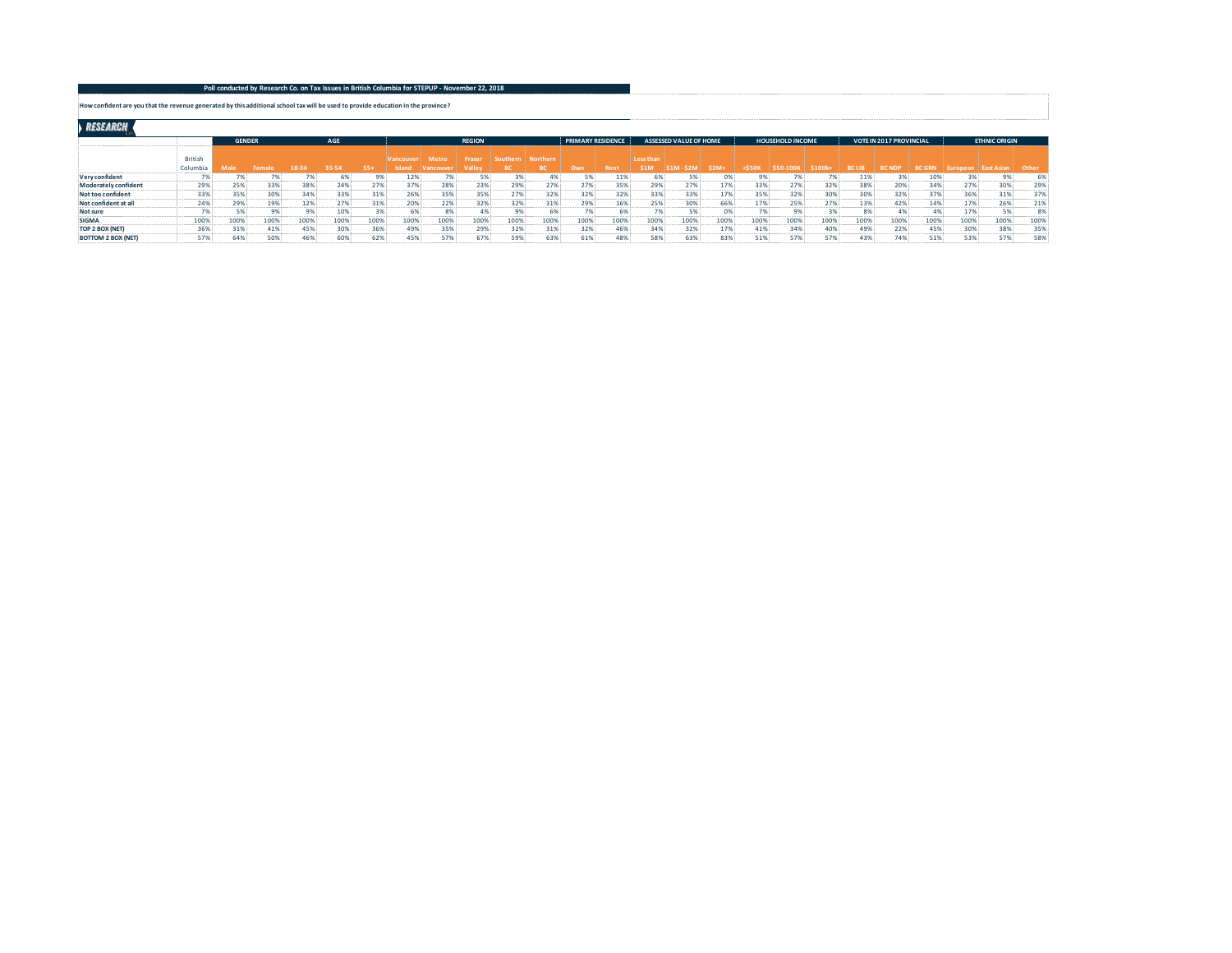| Poll conducted by Research Co. on Tax Issues in British Columbia for STEPUP - November 22, 2018                                                                                                                                 |  |
|---------------------------------------------------------------------------------------------------------------------------------------------------------------------------------------------------------------------------------|--|
|                                                                                                                                                                                                                                 |  |
| The additional school tax will only apply to homes currently assessed above \$3 million. From what you have seen, read or heard, would you approve or disapprove of expanding the additional school tax on homes currently asse |  |

*For properties valued from \$1 million to \$1.99 million*

|                           |          | <b>GENDER</b> |      |      | AGE   |       |           |        | <b>REGION</b> |          |                 | <b>PRIMARY RESIDENCE</b> |             |           | ASSESSED VALUE OF HOME |       |        | <b>HOUSEHOLD INCOME</b> |        |               | <b>VOTE IN 2017 PROVINCIAL</b> |               |                      | <b>ETHNIC ORIGIN</b> |       |
|---------------------------|----------|---------------|------|------|-------|-------|-----------|--------|---------------|----------|-----------------|--------------------------|-------------|-----------|------------------------|-------|--------|-------------------------|--------|---------------|--------------------------------|---------------|----------------------|----------------------|-------|
|                           | British  |               |      |      |       |       | Vancouver | Metro  | Fraser        | Southern | <b>Northern</b> |                          |             | Less than |                        |       |        |                         |        |               |                                |               |                      |                      |       |
|                           | Columbia |               |      |      | 35-54 | $55+$ | Island    | ancouv |               |          |                 | Own                      | <b>Rent</b> | \$1M      |                        | \$2M+ | <\$50K | 50-1001                 | \$100k | <b>BC LIB</b> | <b>BC NDP</b>                  | <b>BC GRN</b> | uropean ! East Asian |                      | Other |
| Strongly approve          | 13%      | 13%           | 14%  | 13%  | 18%   | 10%   | 18%       | 10%    | 11%           | 21%      | 21%             | 10%                      | 20%         | 14%       |                        |       | 18%    | 15%                     | 10%    | 18%           | 11%                            |               |                      | 14%                  | 15%   |
| Moderately approve        | 28%      | 25%           | 31%  | 28%  | 30%   | 26%   | 34%       | 25%    | 23%           | 30%      | 36%             | 26%                      | 33%         | 31%       | 14%                    | 28%   | 33%    | 31%                     | 24%    | 35%           | 18%                            | 37%           | 21%                  | 29%                  | 28%   |
| Moderately disapprove     | 21%      | 22%           | 21%  | 24%  | 19%   | 21%   | 18%       | 23%    | 25%           | 15%      | 17%             | 20%                      | 22%         | 21%       | 19%                    | 0%    | 20%    | 21%                     | 23%    | 21%           | 19%                            | 27%           | 30%                  | 20%                  | 19%   |
| Strongly disapprove       | 30%      | 36%           | 24%  | 23%  | 26%   | 39%   | 21%       | 36%    | 30%           | 21%      | 18%             | 37%                      | 17%         | 26%       | 60%                    | 72%   | 19%    | 25%                     | 40%    | 23%           | 46%                            | 17%           | 32%                  | 31%                  | 24%   |
| Not sure                  |          |               | 11%  | 12%  | 7%    |       |           | 7%     | 12%           | 12%      | 8%              |                          | 8%          | 8%        |                        | 0%    | 10%    | 9%                      | 3%     |               | 6%                             | 12%           | 8%                   | 6%                   | 14%   |
| <b>SIGMA</b>              | 100%     | 100%          | 1009 | 100% | 100%  | 100%  | 100%      | 100%   | 100%          | 100%     | 100%            | 100%                     | 100%        | 100%      | 100%                   | 100%  | 100%   | 100%                    | 100%   | 100%          | 100%                           | 100%          | 100%                 | 100%                 | 100%  |
| TOP 2 BOX (NET)           | 41%      | 38%           | 45%  | 41%  | 48%   | 35%   | 53%       | 35%    | 34%           | 51%      | 56%             | 37%                      | 53%         | 45%       | 17%                    | 28%   | 51%    | 45%                     | 34%    | 53%           | 29%                            | 44%           | 30%                  | 44%                  | 43%   |
| <b>BOTTOM 2 BOX (NET)</b> | 51%      | 58%           | 44%  | 47%  | 45%   |       | 38%       | 59%    | 54%           | 379      | 36%             | 57%                      | 39%         | 48%       | 79%                    | 72%   | 39%    | 46%                     | 63%    | 43%           | 65%                            | 43%           | 62%                  | 51%                  | 43%   |
|                           |          |               |      |      |       |       |           |        |               |          |                 |                          |             |           |                        |       |        |                         |        |               |                                |               |                      |                      |       |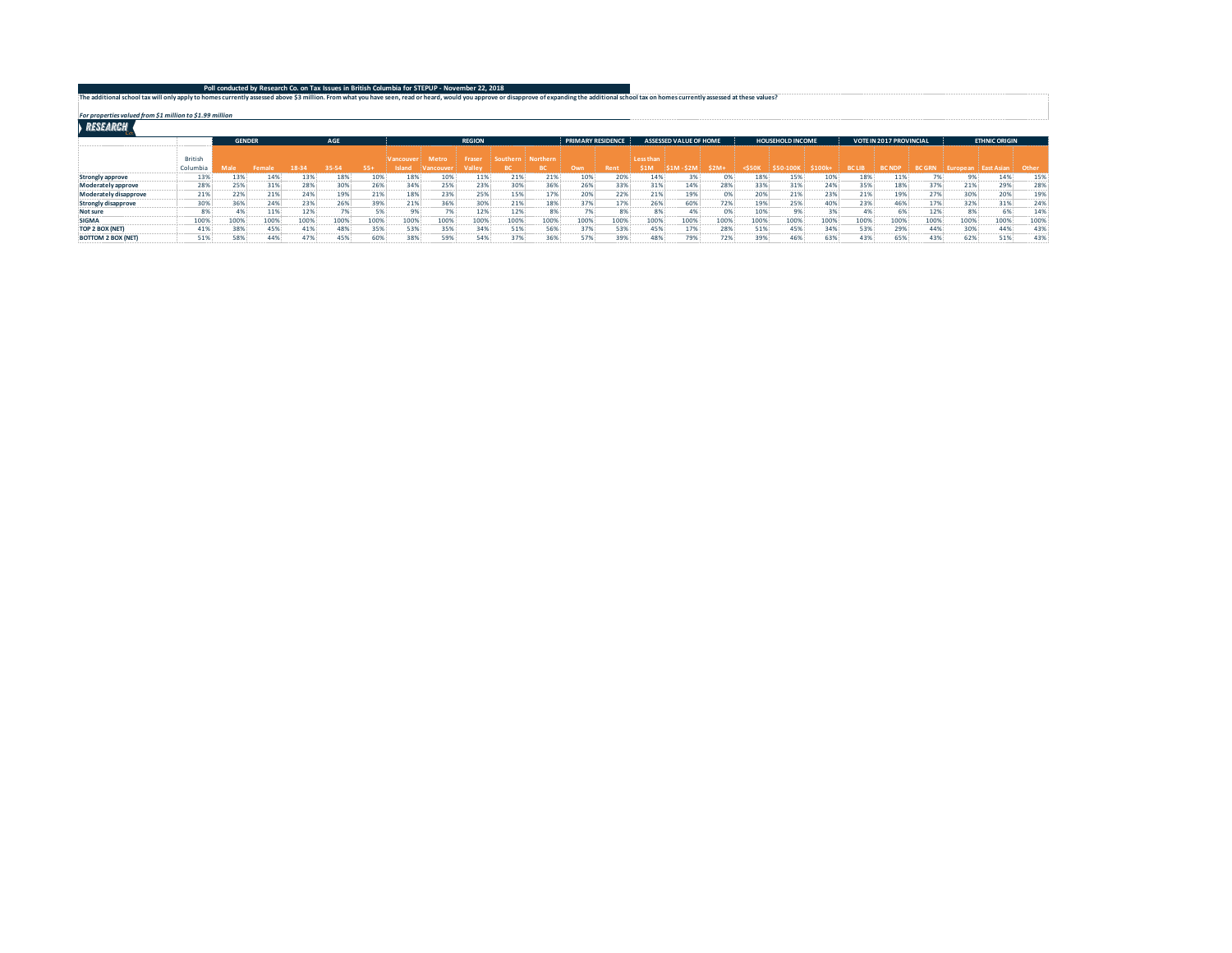| Poll conducted by Research Co. on Tax Issues in British Columbia for STEPUP - November 22, 2018                                                                                                                                 |  |
|---------------------------------------------------------------------------------------------------------------------------------------------------------------------------------------------------------------------------------|--|
|                                                                                                                                                                                                                                 |  |
| The additional school tax will only apply to homes currently assessed above \$3 million. From what you have seen, read or heard, would you approve or disapprove of expanding the additional school tax on homes currently asse |  |

*For properties valued from \$2 million to \$2.99 million*

|                           |          | <b>GENDER</b> |      |      | AGE   |       |             |        | <b>REGION</b> |          |                 | <b>PRIMARY RESIDENCE</b> |             |           | ASSESSED VALUE OF HOME |            |        | <b>HOUSEHOLD INCOME</b> |              |               | <b>VOTE IN 2017 PROVINCIAL</b> |               |      | <b>ETHNIC ORIGIN</b> |       |
|---------------------------|----------|---------------|------|------|-------|-------|-------------|--------|---------------|----------|-----------------|--------------------------|-------------|-----------|------------------------|------------|--------|-------------------------|--------------|---------------|--------------------------------|---------------|------|----------------------|-------|
|                           | British  |               |      |      |       |       | Vancouver   | Metro  | Fraser        | Southern | <b>Northern</b> |                          |             | Less than |                        |            |        |                         |              |               |                                |               |      |                      |       |
|                           | Columbia | Male          |      |      | 35-54 | $55+$ |             | mening |               |          |                 | Own                      | <b>Rent</b> | \$1M      |                        | \$2M+      | <\$50} | 50-100                  | <b>S100k</b> | <b>BC LIB</b> | <b>BC NDP</b>                  | <b>BC GRN</b> |      | <b>East Asian</b>    | Other |
| Strongly approve          | 32%      | 29%           | 35%  | 34%  | 32%   | 31%   | 399         | 29%    | 23%           | 32%      | 40%             | 27%                      | 43%         | 32%       | 15%                    | <b>20%</b> | 34%    | 38%                     | 29%          | 46%           | 21%                            | 27%           | 24%  | 35%                  | 27%   |
| Moderately approve        | 29%      | 29%           | 29%  | 32%  | 31%   | 26%   | 28%         | 29%    | 26%           | 31%      | 31%             | 30%                      | 29%         | 34%       | 25%                    | 14%        | 37%    | 30%                     | 26%          | 27%           | 26%                            | 43%           | 31%  | 28%                  | 32%   |
| Moderately disapprove     | 14%      | 16%           | 13%  | 16%  | 12%   | 15%   | 12%         | 17%    | 18%           | 10%      | 8%              | 15%                      | 13%         | 13%       | 26%                    | 7%         | 12%    | 9%                      | 21%          | 13%           | 16%                            | 12%           | 21%  | 13%                  | 13%   |
| Strongly disapprove       | 17%      | 21%           |      |      | 17%   | 23%   | 13%         | 19%    | 21%           | 16%      | 13%             | 21%                      | 8%          | 15%       | 27%                    | 59%        | 8%     | 17%                     | 21%          | 10%           | 31%                            | 9%            | 16%  | 18%                  | 14%   |
| Not sure                  | 79       |               | 10%  | 11%  | 7%    |       | $^{\alpha}$ | 6%     | 11%           | 10%      | 8%              |                          |             | 6%        |                        | 0%         | 9%     | 7%                      | 3%           |               | 6%                             | 10%           | 8%   | 5%                   | 15%   |
| <b>SIGMA</b>              | 100%     | 100%          | 1009 | 100% | 100%  | 100%  | 100%        | 100%   | 100%          | 100%     | 100%            | 100%                     | 100%        | 100%      | 100%                   | 100%       | 100%   | 100%                    | 100%         | 100%          | 100%                           | 100%          | 100% | 100%                 | 100%  |
| TOP 2 BOX (NET)           | 61%      | 58%           | 64%  | 65%  | 64%   | 56%   | 68%         | 58%    | 49%           | 63%      | 71%             | 57%                      | 72%         | 66%       | 40%                    | 34%        | 71%    | 67%                     | 55%          | 74%           | 47%                            | 69%           | 55%  | 64%                  | 59%   |
| <b>BOTTOM 2 BOX (NET)</b> | 31%      | 37%           | 26%  | 24%  | 30%   | 39%   | 25%         | 35%    | 39%           | 26%      | 21%             | 37%                      | 21%         | 28%       | 54%                    | 66%        | 19%    | 26%                     | 42%          | 22%           | 48%                            | 21%           | 37%  | 31%                  | 27%   |
|                           |          |               |      |      |       |       |             |        |               |          |                 |                          |             |           |                        |            |        |                         |              |               |                                |               |      |                      |       |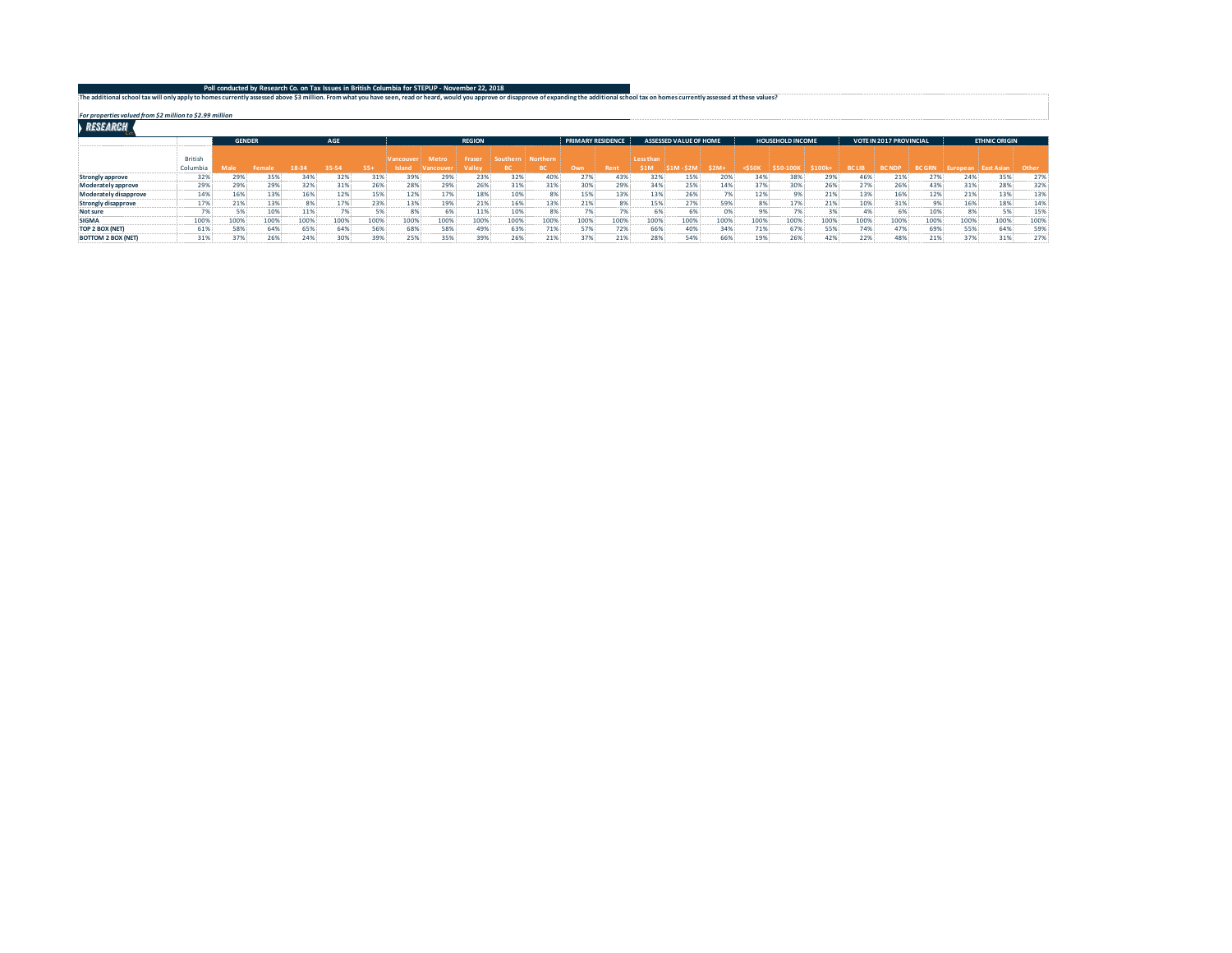| The additional school tax will only apply to homes currently assessed above \$3 million. From what you have seen, read or heard, would you approve or disapprove of expanding the additional school tax on homes currently asse |  |
|---------------------------------------------------------------------------------------------------------------------------------------------------------------------------------------------------------------------------------|--|
| <b>All properties</b>                                                                                                                                                                                                           |  |
| <b>RESEARCH</b>                                                                                                                                                                                                                 |  |

|                           |                | AGE<br><b>GENDER</b> |      |      |       |       | <b>REGION</b> |                |        | <b>PRIMARY RESIDENCE</b> |          |      | <b>ASSESSED VALUE OF HOME</b> |           |      | <b>HOUSEHOLD INCOME</b> |                  |      | <b>VOTE IN 2017 PROVINCIAL</b> |               |               | <b>ETHNIC ORIGIN</b> |               |        |       |
|---------------------------|----------------|----------------------|------|------|-------|-------|---------------|----------------|--------|--------------------------|----------|------|-------------------------------|-----------|------|-------------------------|------------------|------|--------------------------------|---------------|---------------|----------------------|---------------|--------|-------|
|                           | <b>British</b> |                      |      |      |       |       | /ancouve      | Metro          | Frase  | Southern                 | Northern |      |                               | Less than |      |                         |                  |      |                                |               |               |                      |               |        |       |
|                           | Columbia       |                      |      |      | 35-54 | $55+$ |               | <b>Sancome</b> | Valley |                          |          | Own  | Rent                          | \$1M      |      | \$2M                    | S50 <sub>k</sub> |      | \$100k                         | <b>BC LIB</b> | <b>BC NDF</b> | <b>BC GRI</b>        | <b>uropea</b> | act Ac | Other |
| Strongly approve          |                | 6%                   |      |      | 5%    |       |               |                |        | 6%                       |          |      | 3%                            |           |      |                         |                  | : %ة |                                |               |               |                      |               |        | 6%    |
| Moderately approve        | 12%            | 12%                  | 12%  | 12%  | 13%   | 11%   | 18%           | 13%            | 9%     | 10%                      |          | 9%   | 17%                           |           | 15%  | 17%                     | 12%              | 15%  | 13%                            | 17%           | 9%            | 15%                  | 10%           | 14%    | 9%    |
| Moderately disapprove     | 20%            | 18%                  | 21%  | 23%  | 19%   | 18%   | 25%           | 17%            | 21%    | 19%                      | 23%      | 18%  | 24%                           | 21%       | 9%   | 10%                     | 27%              | 18%  | 15%                            | 21%           | 15%           | 17%                  | 20%           | 18%    | 24%   |
| Strongly disapprove       | 53%            | 56%                  | 51%  | 49%  | 52%   | 58%   | 46%           | 55%            | 52%    | 55%                      | 54%      | 62%  | 38%                           | 61%       | 65%  | 66%                     | 41%              | 54%  | 61%                            | 45%           | 66%           | 54%                  | 52%           | 55%    | 47%   |
| Not sure                  | 10%            | 8%                   | 12%  | 12%  | 11%   |       |               | 10%            | 14%    | 10%                      | 13%      | 8%   | 13%                           |           |      | 0%                      | 14%              |      |                                |               | 7%            | 11%                  | 12%           | 9%     | 14%   |
| <b>SIGMA</b>              | 100%           | 100%                 | 100% | 100% | 100%  | 100%  | 100%          | 100%           | 100%   | 100%                     | 100%     | 100% | 100%                          | 100%      | 100% | 100%                    | 100%             | 100% | 100%                           | 100%          | 100%          | 100%                 | 100%          | 100%   | 100%  |
| TOP 2 BOX (NET)           | 17%            | 18%                  | 16%  | 16%  | 18%   | 16%   | 21%           | 18%            | 14%    | 16%                      | 11%      | 13%  | 25%                           | 10%       | 19%  | 24%                     | 18%              | 19%  | 17%                            | 24%           | 13%           | 18%                  | 16%           | 18%    | 15%   |
| <b>BOTTOM 2 BOX (NET)</b> | 73%            | 74%                  | 72%  | 72%  | 71%   | 76%   | 71%           | 73%            | 72%    | 74%                      | 77%      | 79%  | 62%                           | 83%       | 73%  | 76%                     | 69%              | 73%  | 76%                            | 67%           | 81%           | 71%                  | 72%           | 74%    | 71%   |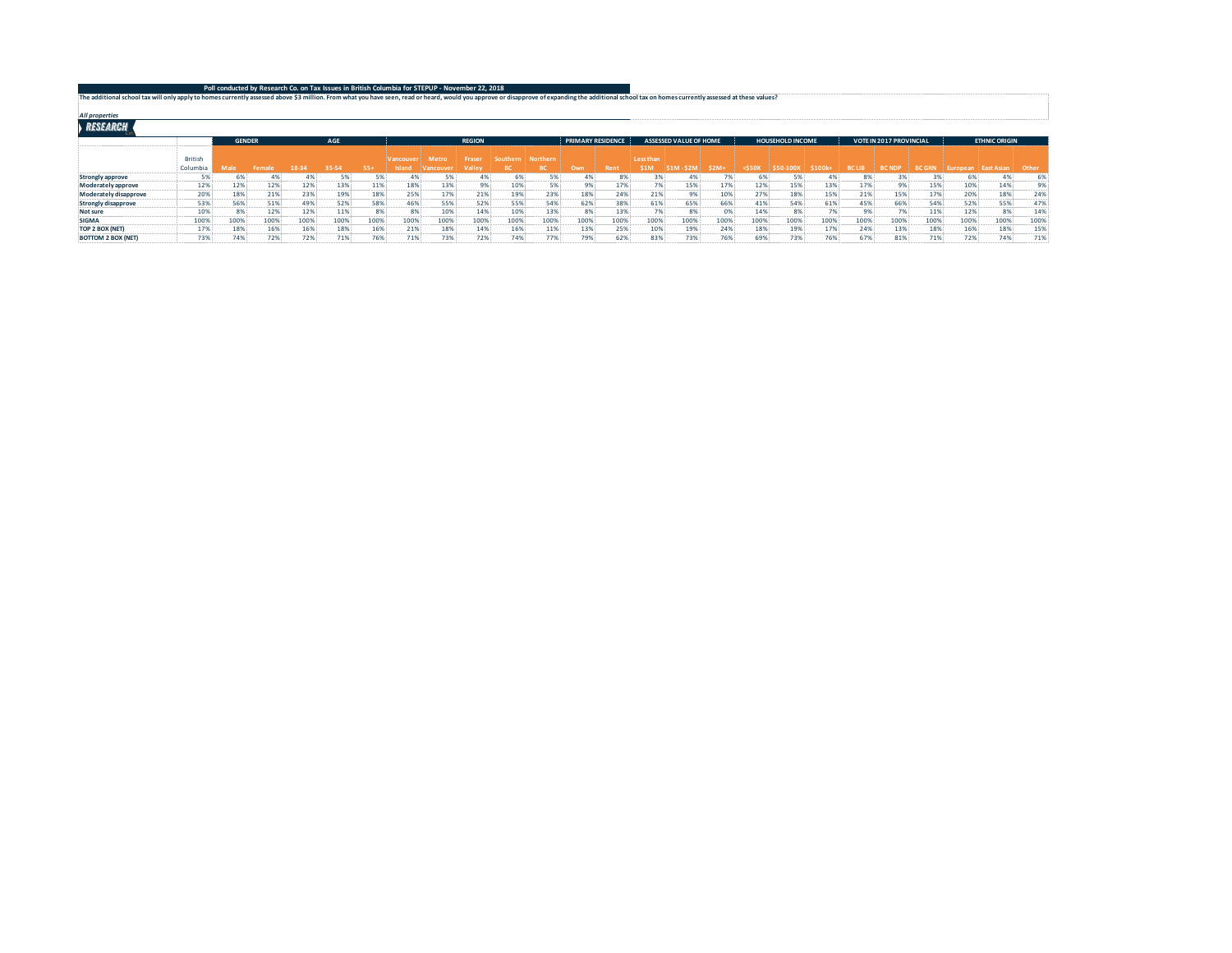| Poll conducted by Research Co. on Tax Issues in British Columbia for STEPUP - November 22, 2018                                      |  |
|--------------------------------------------------------------------------------------------------------------------------------------|--|
|                                                                                                                                      |  |
| Do you think the provincial government will eventually expand the additional school tax on homes currently assessed at these values? |  |

*For properties valued from \$1 million to \$1.99 million*

|                           |                | <b>GENDER</b>   |        |        | AGE   |       |                      |              | <b>REGION</b> |          |          | <b>PRIMARY RESIDENCE</b> |             |           | <b>ASSESSED VALUE OF HOME</b> |       |             | <b>HOUSEHOLD INCOME</b> |        |               | <b>VOTE IN 2017 PROVINCIAL</b> |               |            | <b>ETHNIC ORIGIN</b> |      |
|---------------------------|----------------|-----------------|--------|--------|-------|-------|----------------------|--------------|---------------|----------|----------|--------------------------|-------------|-----------|-------------------------------|-------|-------------|-------------------------|--------|---------------|--------------------------------|---------------|------------|----------------------|------|
|                           | <b>British</b> |                 |        |        |       |       | /ancouve             | <b>Metro</b> | Fraser        | Southern | Northern |                          |             | Less than |                               |       |             |                         |        |               |                                |               |            |                      |      |
|                           | Columbia       |                 | Fomalı | $18-3$ | 35-54 | $55+$ | <sup>1</sup> sland - | ancou        | /alle         |          |          | <b>Own</b>               | <b>Rent</b> | \$1M      |                               | \$2M- | $<$ 550 $<$ |                         | \$100k | <b>BC LIB</b> | <b>BC NDF</b>                  | <b>BC GRN</b> | -drope and |                      | Othe |
| <b>Very likely</b>        | 23%            | 26%             | 20%    | 119    | 25%   | 29%   | 26%                  | 20%          | 28%           | 17%      | 29%      | 25%                      | 21%         | 27%       | 18%                           | 34%   | 239         | 23%                     | 22%    | 189           | 32%                            | 21%           |            | 26%                  | 21%  |
| Moderately likely         | 30%            | 31%             | 30%    | 31%    | 28%   | 33%   | 36%                  | 26%          | 36%           | 46%      | 36%      | 31%                      | 30%         | 34%       | 25%                           | 37%   | 34%         | 30%                     | 29%    | 31%           | 33%                            | 19%           | 30%        | 31%                  | 28%  |
| Not too likely            | 22%            | 25%             | 18%    | 26%    | 23%   | 17%   | 21%                  | 25%          | 12%           | 14%      | 17%      | 22%                      | 22%         | 20%       | 31%                           | 10%   | 17%         | 21%                     | 32%    | 27%           | 17%                            | 27%           | 26%        | 20%                  | 22%  |
| Not likely at all         |                | 70 <sub>6</sub> |        | 8%     | 5%    |       |                      | 9%           |               |          |          |                          | 8%          |           | 12%                           | 12%   | r os        | 7%                      |        |               |                                | 11%           |            | 7%                   | 7%   |
| Not sure                  | 18%            | 12%             | 24%    | 24%    | 19%   | 13%   | 15%                  | 20%          | 20%           | 21%      | 13%      | 17%                      | 19%         | 16%       | 15%                           |       | 20%         | 19%                     | 11%    | 15%           | 15%                            | 22%           | 279        | 15%                  | 22%  |
| <b>SIGMA</b>              | 100%           | 100%            | 100%   | 100%   | 100%  | 100%  | 100%                 | 100%         | 100%          | 100%     | 100%     | 100%                     | 100%        | 100%      | 100%                          | 100%  | 100%        | 100%                    | 100%   | 100%          | 100%                           | 100%          | 100%       | 100%                 | 100% |
| TOP 2 BOX (NET)           | 53%            | 57%             | 50%    | 42%    | 53%   | 62%   | 62%                  | 46%          | 64%           | 64%      | 65%      | 56%                      | 51%         | 60%       | 43%                           | 72%   | 57%         | 54%                     | 51%    | 49%           | 65%                            | 41%           | 39%        | 58%                  | 49%  |
| <b>BOTTOM 2 BOX (NET)</b> | 28%            | 32%             | 26%    | 34%    | 28%   | 25%   | 23%                  | 34%          | 16%           | 15%      | 22%      | 27%                      | 30%         | 24%       | 42%                           | 22%   | 23%         | 28%                     | 38%    |               | 20%                            | 38%           | 33%        | 27%                  | 29%  |
|                           |                |                 |        |        |       |       |                      |              |               |          |          |                          |             |           |                               |       |             |                         |        |               |                                |               |            |                      |      |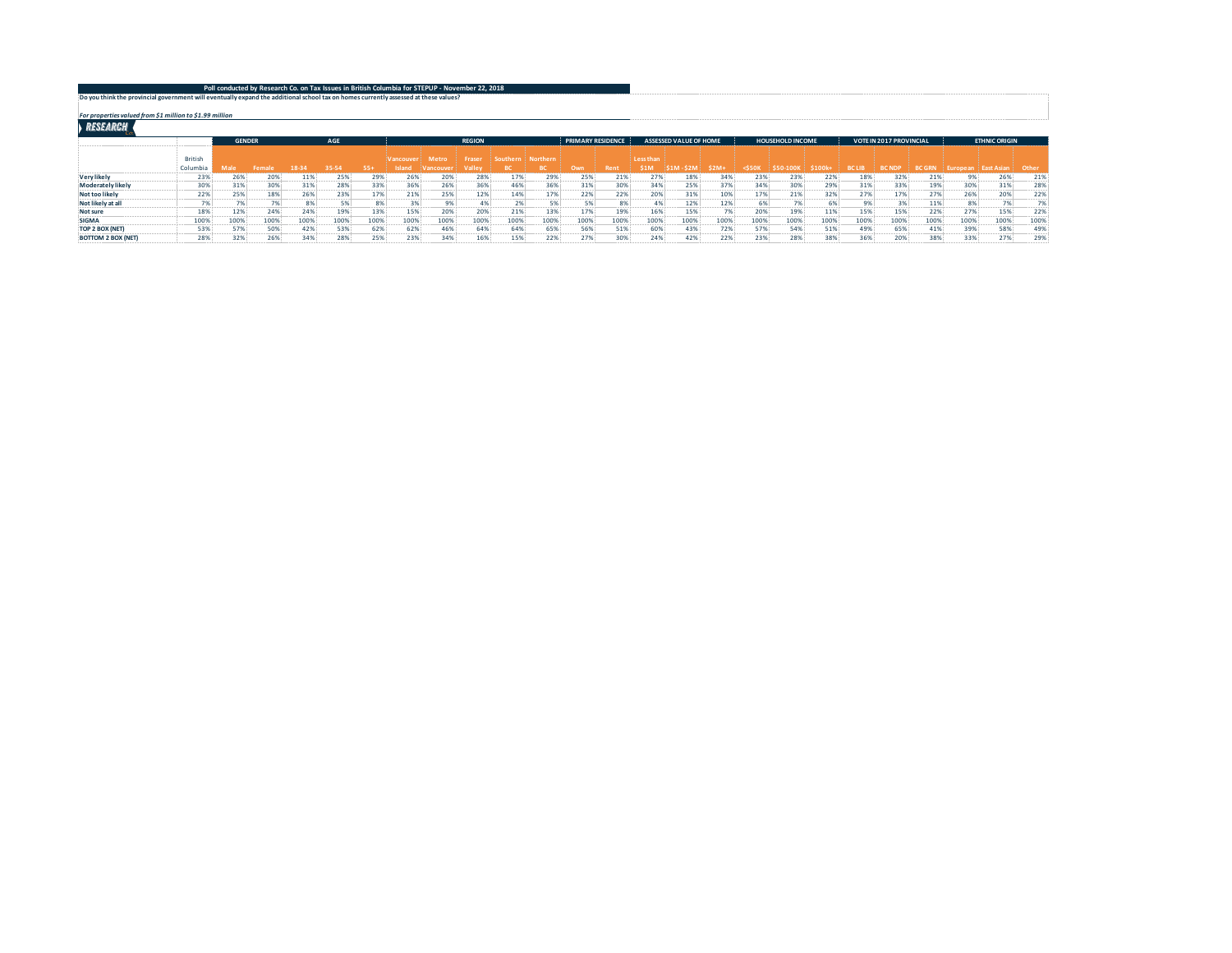| Poll conducted by Research Co. on Tax Issues in British Columbia for STEPUP - November 22, 2018                                      |  |
|--------------------------------------------------------------------------------------------------------------------------------------|--|
|                                                                                                                                      |  |
| Do you think the provincial government will eventually expand the additional school tax on homes currently assessed at these values? |  |

*For properties valued from \$2 million to \$2.99 million*

|                           |                | <b>GENDER</b> |        | AGE    |       | <b>REGION</b> |          |              |        |          | <b>PRIMARY RESIDENCE</b> |      | <b>ASSESSED VALUE OF HOME</b> |           |      | <b>HOUSEHOLD INCOME</b> |             |      | <b>VOTE IN 2017 PROVINCIAL</b> |               |               | <b>ETHNIC ORIGIN</b> |                 |      |      |
|---------------------------|----------------|---------------|--------|--------|-------|---------------|----------|--------------|--------|----------|--------------------------|------|-------------------------------|-----------|------|-------------------------|-------------|------|--------------------------------|---------------|---------------|----------------------|-----------------|------|------|
|                           | <b>British</b> |               |        |        |       |               | /ancouve | <b>Metro</b> | Fraser | Southern | Northern                 |      |                               | Less than |      |                         |             |      |                                |               |               |                      |                 |      |      |
|                           | Columbia       |               | Fomalı | $18-3$ | 35-54 | $55+$         | Island   | - eincours   | /alle  |          |                          | Owr  | <b>Rent</b>                   | \$1M      |      | \$2M-                   | $<$ 550 $<$ |      | \$100k                         | <b>BC LIB</b> | <b>BC NDF</b> | <b>BC GRI</b>        | <b>Auropean</b> |      | Othe |
| <b>Very likely</b>        | 36%            | 39%           | 33%    | 309    | 35%   | 40%           | 38%      | 35%          | 31%    | 29%      | 41%                      | 38%  | 33%                           | 41%       | 30%  | 51%                     | 389         | 34%  | 36%                            | 35%           | 40%           | 34%                  | 27%             | 38%  | 33%  |
| Moderately likely         | 34%            | 36%           | 33%    | 33%    | 34%   | 35%           | 34%      | 34%          | 42%    | 44%      | 30%                      | 34%  | 35%                           | 34%       | 40%  | 27%                     | 31%         | 38%  | 40%                            | 38%           | 34%           | 28%                  | 39%             | 35%  | 29%  |
| Not too likely            | 10%            | 11%           |        | 11%    | 9%    | 10%           | 109      | 10%          |        |          | 11%                      | 10%  | 9%                            |           | 14%  | 10%                     | 10%         | 9%   | 11%                            |               | 9%.           | 15%                  |                 | 9%   | 13%  |
| Not likely at all         |                | 3%            |        |        | 2%1   | 20.01         |          | 3%           |        |          | 5%                       |      | 4%                            |           | 2%   |                         |             | 3%   | 20                             |               |               | 2%                   |                 | 3%   | 5%   |
| Not sure                  | 17%            | 12%           | 22%    | 22%    | 19%   | 11%           | 15%      | 18%          | 20%    | 21%      | 13%                      | 16%  | 19%                           | 14%       | 15%  |                         | 199         | 16%  | 10%                            | 13%           | 15%           | 20%                  | 25%             | 14%  | 20%  |
| <b>SIGMA</b>              | 100%           | 100%          | 100%   | 100%   | 100%  | 100%          | 100%     | 100%         | 100%   | 100%     | 100%                     | 100% | 100%                          | 100%      | 100% | 100%                    | 100%        | 100% | 100%                           | 100%          | 100%          | 100%                 | 100%            | 100% | 100% |
| TOP 2 BOX (NET)           | 70%            | 75%           | 66%    | 63%    | 70%   | 76%           | 72%      | 69%          | 73%    | 72%      | 71%                      | 72%  | 68%                           | 75%       | 70%  | 78%                     | 69%         | 72%  | 76%                            | 73%           | 74%           | 62%                  | 66%             | 74%  | 62%  |
| <b>BOTTOM 2 BOX (NET)</b> | 13%            | 13%           | 12%    | 15%    | 11%   | 13%           | 13%      | 13%          |        |          | 15%                      | 12%  | 14%                           | 11%       | 16%  | 15%                     | 12%         | 11%  | 14%                            |               | 11%           | 18%                  |                 | 12%  | 18%  |
|                           |                |               |        |        |       |               |          |              |        |          |                          |      |                               |           |      |                         |             |      |                                |               |               |                      |                 |      |      |